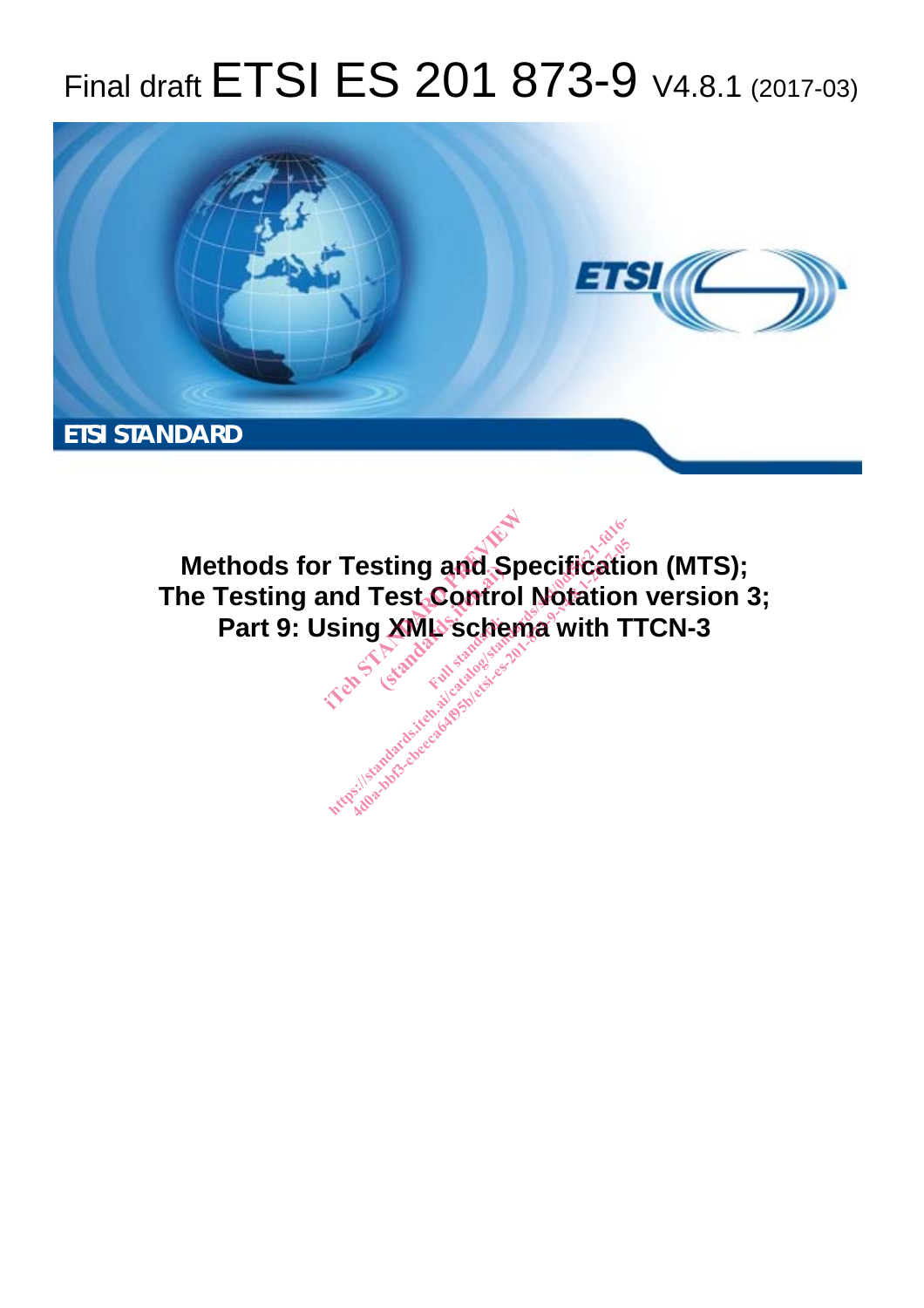Reference RES/MTS-201873-9 T3XSD ed481

Keywords

language, testing, TTCN-3

#### *ETSI*



The present document can be downloaded from: http://www.etsi.org/standards-search

The present document may be made available in electronic versions and/or in print. The content of any electronic and/or print versions of the present document shall not be modified without the prior written authorization of ETSI. In case of any existing or perceived difference in contents between such versions and/or in print, the only prevailing document is the print of the Portable Document Format (PDF) version kept on a specific network drive within ETSI Secretariat.

Users of the present document should be aware that the document may be subject to revision or change of status. Information on the current status of this and other ETSI documents is available at https://portal.etsi.org/TB/ETSIDeliverableStatus.aspx

If you find errors in the present document, please send your comment to one of the following services: https://portal.etsi.org/People/CommiteeSupportStaff.aspx

#### *Copyright Notification*

No part may be reproduced or utilized in any form or by any means, electronic or mechanical, including photocopying and microfilm except as authorized by written permission of ETSI. The content of the PDF version shall not be modified without the written authorization of ETSI.

The copyright and the foregoing restriction extend to reproduction in all media.

© European Telecommunications Standards Institute 2017. All rights reserved.

**DECT**TM, **PLUGTESTS**TM, **UMTS**TM and the ETSI logo are Trade Marks of ETSI registered for the benefit of its Members. **3GPP**TM and **LTE**™ are Trade Marks of ETSI registered for the benefit of its Members and of the 3GPP Organizational Partners.

**GSM**® and the GSM logo are Trade Marks registered and owned by the GSM Association.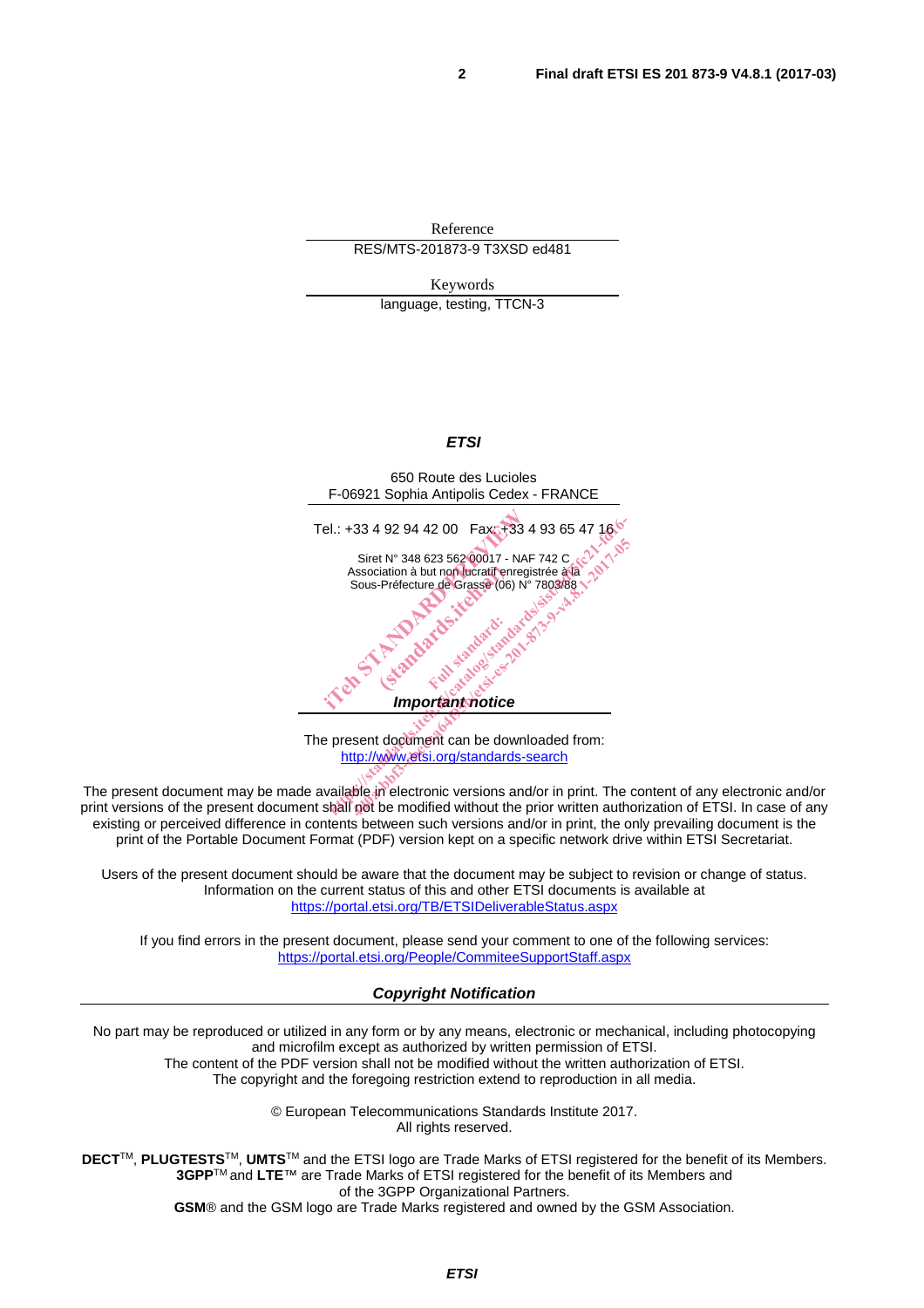# Contents

| 1              |  |  |  |
|----------------|--|--|--|
| $\overline{c}$ |  |  |  |
| 2.1            |  |  |  |
| 2.2            |  |  |  |
| 3              |  |  |  |
| 3.1            |  |  |  |
| 3.2            |  |  |  |
|                |  |  |  |
| 4              |  |  |  |
| 5              |  |  |  |
| 5.0            |  |  |  |
| 5.1            |  |  |  |
| 5.1.1          |  |  |  |
| 5.1.2          |  |  |  |
| 5.1.3          |  |  |  |
| 5.1.4          |  |  |  |
| 5.1.5          |  |  |  |
| 5.2<br>5.2.1   |  |  |  |
| 5.2.2          |  |  |  |
| 5.2.3          |  |  |  |
| 5.3            |  |  |  |
| 5.4            |  |  |  |
| 5.5            |  |  |  |
|                |  |  |  |
| 6              |  |  |  |
| 6.0            |  |  |  |
| 6.1            |  |  |  |
| 6.1.0          |  |  |  |
| 6.1.1          |  |  |  |
| 6.1.2          |  |  |  |
| 6.1.3<br>6.1.4 |  |  |  |
| 6.1.5          |  |  |  |
| 6.1.6          |  |  |  |
| 6.1.7          |  |  |  |
| 6.1.8          |  |  |  |
| 6.1.9          |  |  |  |
| 6.1.10         |  |  |  |
| 6.1.11         |  |  |  |
| 6.1.12         |  |  |  |
| 6.1.13         |  |  |  |
| 6.2            |  |  |  |
| 6.2.0          |  |  |  |
| 6.2.1          |  |  |  |
| 6.2.2          |  |  |  |
| 6.2.3          |  |  |  |
| 6.2.4          |  |  |  |
| 6.2.5          |  |  |  |
| 6.2.6          |  |  |  |
| 6.2.7          |  |  |  |
| 6.2.8          |  |  |  |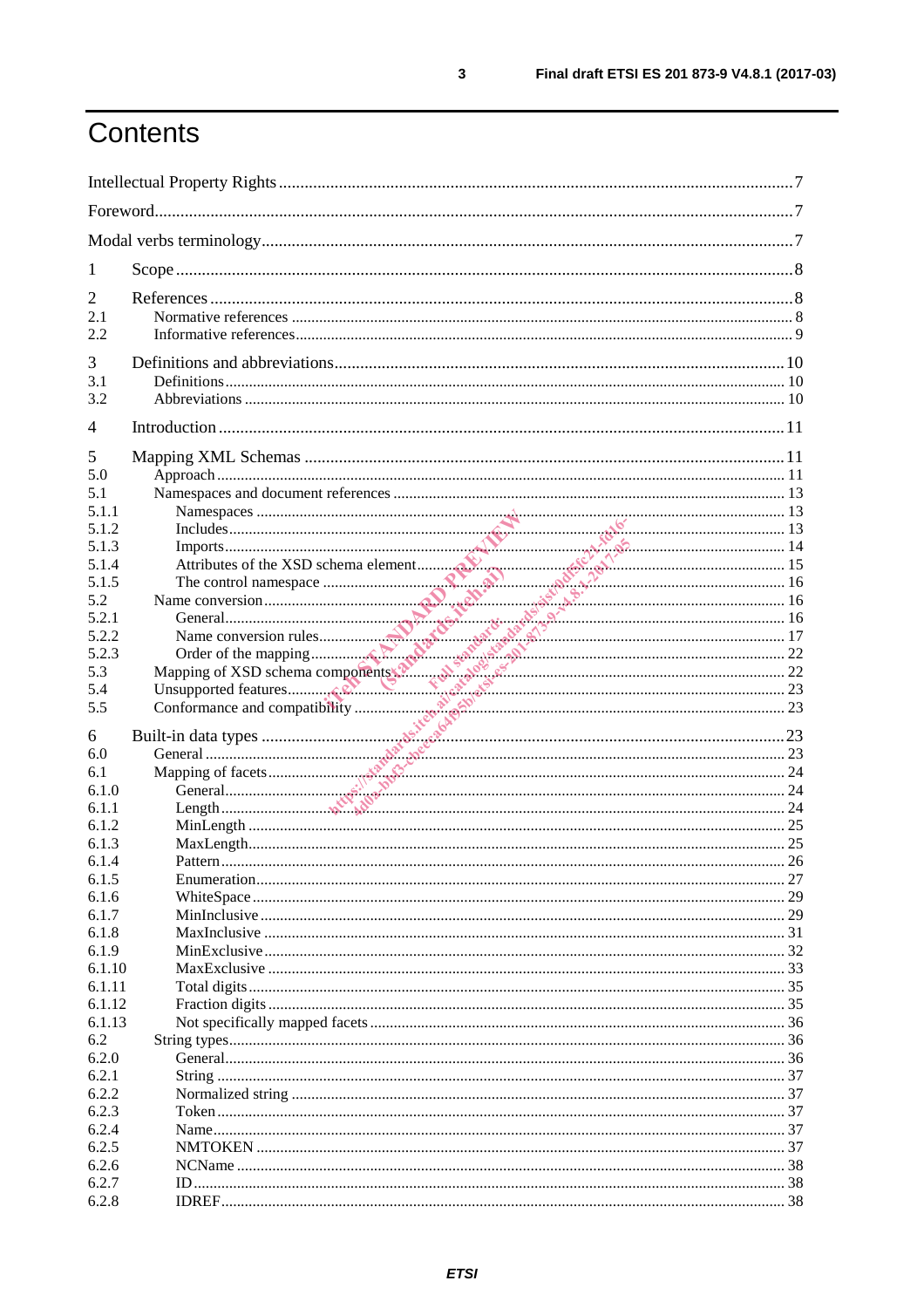$\overline{\mathbf{4}}$ 

| 6.2.9            |                                                                                                                                                                                                                                                                                                                                                                                                                                                                           |  |
|------------------|---------------------------------------------------------------------------------------------------------------------------------------------------------------------------------------------------------------------------------------------------------------------------------------------------------------------------------------------------------------------------------------------------------------------------------------------------------------------------|--|
| 6.2.10           |                                                                                                                                                                                                                                                                                                                                                                                                                                                                           |  |
| 6.2.11           |                                                                                                                                                                                                                                                                                                                                                                                                                                                                           |  |
| 6.2.12           |                                                                                                                                                                                                                                                                                                                                                                                                                                                                           |  |
| 6.2.13           |                                                                                                                                                                                                                                                                                                                                                                                                                                                                           |  |
| 6.2.14           |                                                                                                                                                                                                                                                                                                                                                                                                                                                                           |  |
| 6.3              |                                                                                                                                                                                                                                                                                                                                                                                                                                                                           |  |
| 6.3.0            |                                                                                                                                                                                                                                                                                                                                                                                                                                                                           |  |
| 6.3.1            |                                                                                                                                                                                                                                                                                                                                                                                                                                                                           |  |
| 6.3.2            |                                                                                                                                                                                                                                                                                                                                                                                                                                                                           |  |
| 6.3.3            |                                                                                                                                                                                                                                                                                                                                                                                                                                                                           |  |
| 6.3.4            |                                                                                                                                                                                                                                                                                                                                                                                                                                                                           |  |
| 6.3.5            |                                                                                                                                                                                                                                                                                                                                                                                                                                                                           |  |
| 6.3.6            |                                                                                                                                                                                                                                                                                                                                                                                                                                                                           |  |
| 6.3.7            |                                                                                                                                                                                                                                                                                                                                                                                                                                                                           |  |
| 6.3.8            |                                                                                                                                                                                                                                                                                                                                                                                                                                                                           |  |
| 6.3.9            |                                                                                                                                                                                                                                                                                                                                                                                                                                                                           |  |
| 6.3.10           |                                                                                                                                                                                                                                                                                                                                                                                                                                                                           |  |
| 6.3.11           |                                                                                                                                                                                                                                                                                                                                                                                                                                                                           |  |
| 6.3.12           |                                                                                                                                                                                                                                                                                                                                                                                                                                                                           |  |
| 6.3.13           |                                                                                                                                                                                                                                                                                                                                                                                                                                                                           |  |
| 6.4              |                                                                                                                                                                                                                                                                                                                                                                                                                                                                           |  |
|                  |                                                                                                                                                                                                                                                                                                                                                                                                                                                                           |  |
| 6.4.0            |                                                                                                                                                                                                                                                                                                                                                                                                                                                                           |  |
| 6.4.1            |                                                                                                                                                                                                                                                                                                                                                                                                                                                                           |  |
| 6.4.2            |                                                                                                                                                                                                                                                                                                                                                                                                                                                                           |  |
| 6.4.3            |                                                                                                                                                                                                                                                                                                                                                                                                                                                                           |  |
| 6.5              |                                                                                                                                                                                                                                                                                                                                                                                                                                                                           |  |
| 6.5.0            |                                                                                                                                                                                                                                                                                                                                                                                                                                                                           |  |
| 6.5.1            |                                                                                                                                                                                                                                                                                                                                                                                                                                                                           |  |
| 6.5.2            |                                                                                                                                                                                                                                                                                                                                                                                                                                                                           |  |
| 6.5.3            |                                                                                                                                                                                                                                                                                                                                                                                                                                                                           |  |
| 6.5.4            |                                                                                                                                                                                                                                                                                                                                                                                                                                                                           |  |
| 6.5.5            |                                                                                                                                                                                                                                                                                                                                                                                                                                                                           |  |
| 6.5.6            |                                                                                                                                                                                                                                                                                                                                                                                                                                                                           |  |
| 6.5.7            |                                                                                                                                                                                                                                                                                                                                                                                                                                                                           |  |
| 6.5.8            |                                                                                                                                                                                                                                                                                                                                                                                                                                                                           |  |
| 6.5.9            | $\begin{array}{ c c c }\n\hline\nF out\\ \hline\nDouble\\ \hline\nOne types\\ \hline\nOne terms of the equation\n\end{array}\n\qquad \qquad \begin{array}{ c c c }\n\hline\n42 & 42 \\ \hline\n242 & 42 \\ \hline\nDrational\\ \hline\nDate and time\\ \hline\nThe\\ \hline\nDate and time\\ \hline\nGregorian year and monif\n\end{array}\n\qquad \qquad \begin{array}{ c c }\n\hline\n56 & 43 \\ \hline\n67 & 44 \\ \hline\n67 & 43 \\ \hline\n67 & 44 \\ \hline\n67 &$ |  |
| 6.6              |                                                                                                                                                                                                                                                                                                                                                                                                                                                                           |  |
| 6.6.0            |                                                                                                                                                                                                                                                                                                                                                                                                                                                                           |  |
| 6.6.1            |                                                                                                                                                                                                                                                                                                                                                                                                                                                                           |  |
| 6.6.2            |                                                                                                                                                                                                                                                                                                                                                                                                                                                                           |  |
| 6.6.3            |                                                                                                                                                                                                                                                                                                                                                                                                                                                                           |  |
| 6.6.4            |                                                                                                                                                                                                                                                                                                                                                                                                                                                                           |  |
| 6.7              |                                                                                                                                                                                                                                                                                                                                                                                                                                                                           |  |
| 6.8              |                                                                                                                                                                                                                                                                                                                                                                                                                                                                           |  |
| 7                |                                                                                                                                                                                                                                                                                                                                                                                                                                                                           |  |
| 7.0              |                                                                                                                                                                                                                                                                                                                                                                                                                                                                           |  |
| 7.1              |                                                                                                                                                                                                                                                                                                                                                                                                                                                                           |  |
| 7.1.0            |                                                                                                                                                                                                                                                                                                                                                                                                                                                                           |  |
| 7.1.1            |                                                                                                                                                                                                                                                                                                                                                                                                                                                                           |  |
| 7.1.2            |                                                                                                                                                                                                                                                                                                                                                                                                                                                                           |  |
| 7.1.3            |                                                                                                                                                                                                                                                                                                                                                                                                                                                                           |  |
| 7.1.4            |                                                                                                                                                                                                                                                                                                                                                                                                                                                                           |  |
|                  |                                                                                                                                                                                                                                                                                                                                                                                                                                                                           |  |
|                  |                                                                                                                                                                                                                                                                                                                                                                                                                                                                           |  |
| 7.1.5            |                                                                                                                                                                                                                                                                                                                                                                                                                                                                           |  |
| 7.1.6            |                                                                                                                                                                                                                                                                                                                                                                                                                                                                           |  |
| 7.1.7            |                                                                                                                                                                                                                                                                                                                                                                                                                                                                           |  |
| 7.1.8            |                                                                                                                                                                                                                                                                                                                                                                                                                                                                           |  |
| 7.1.9            |                                                                                                                                                                                                                                                                                                                                                                                                                                                                           |  |
| 7.1.10           |                                                                                                                                                                                                                                                                                                                                                                                                                                                                           |  |
| 7.1.11<br>7.1.12 |                                                                                                                                                                                                                                                                                                                                                                                                                                                                           |  |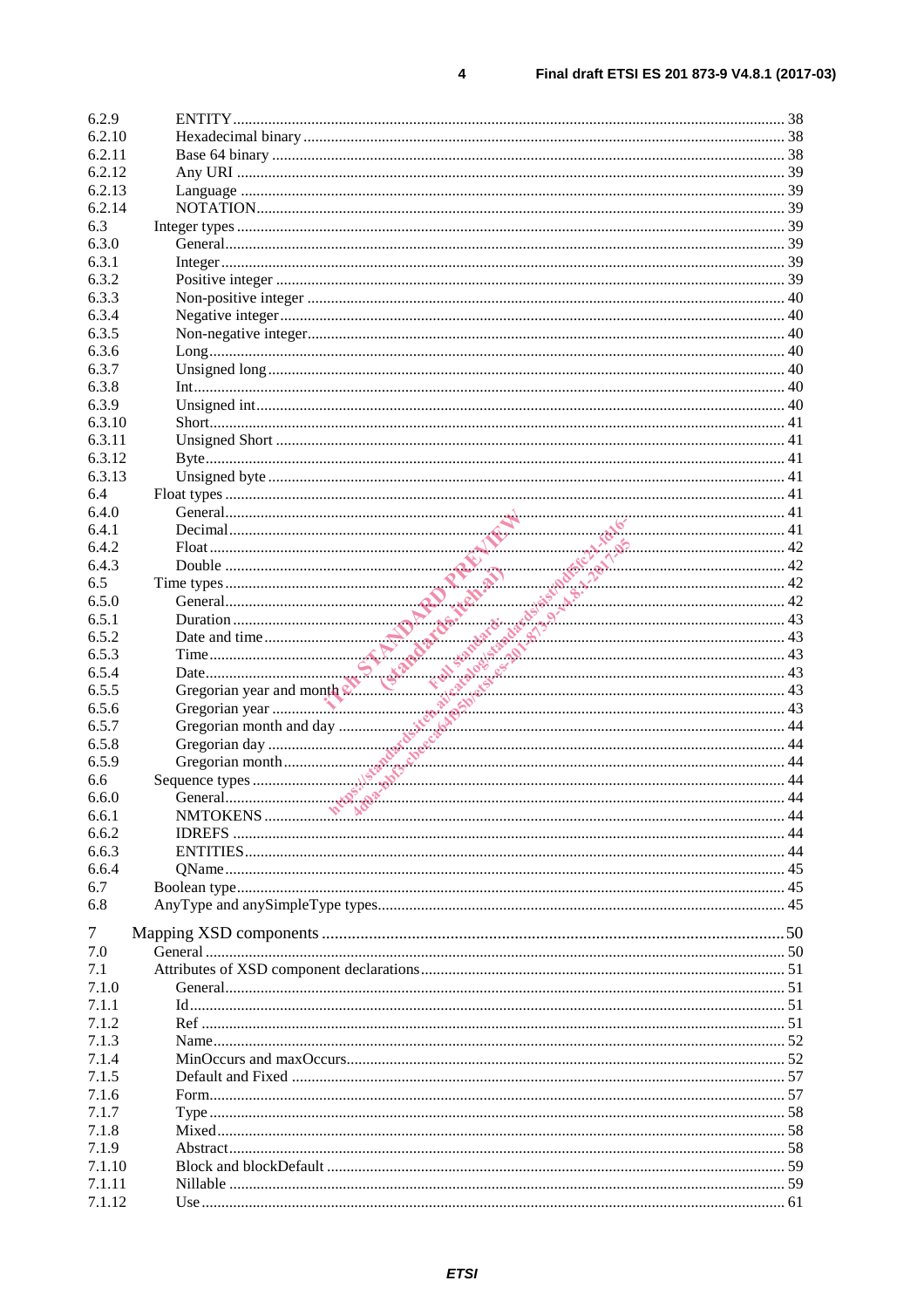| B.0            |                             |  |
|----------------|-----------------------------|--|
|                | <b>Annex B</b> (normative): |  |
|                | <b>Annex A (normative):</b> |  |
| 8.2            |                             |  |
| 8.1.2          |                             |  |
| 8.1.1          |                             |  |
| 8.1            |                             |  |
| 8.0            |                             |  |
| 8              |                             |  |
|                |                             |  |
| 7.10           |                             |  |
| 7.9            |                             |  |
| 7.8            |                             |  |
| 7.7.1<br>7.7.2 |                             |  |
| 7.7.0          |                             |  |
| 7.7            |                             |  |
| 7.6.8          |                             |  |
| 7.6.7          |                             |  |
| 7.6.6.6        |                             |  |
| 7.6.6.5        |                             |  |
| 7.6.6.4        |                             |  |
| 7.6.6.3        |                             |  |
| 7.6.6.2        |                             |  |
| 7.6.6.1        |                             |  |
| 7.6.6.0        |                             |  |
| 7.6.6          |                             |  |
| 7.6.5.5        |                             |  |
| 7.6.5.4        |                             |  |
| 7.6.5.3        |                             |  |
| 7.6.5.2        |                             |  |
| 7.6.5.1        |                             |  |
| 7.6.5.0        |                             |  |
| 7.6.5          |                             |  |
| 7.6.4          |                             |  |
| 7.6.3          |                             |  |
| 7.6.2.2        |                             |  |
| 7.6.2.1        |                             |  |
| 7.6.2.0        |                             |  |
| 7.6.2          |                             |  |
| 7.6.1.2        |                             |  |
| 7.6.1.1        |                             |  |
| 7.6.1.0        |                             |  |
| 7.6.1          |                             |  |
| 7.6.0          |                             |  |
| 7.6            |                             |  |
| 7.5.3          |                             |  |
| 7.5.2          |                             |  |
| 7.5.1          |                             |  |
| 7.5.0          |                             |  |
| 7.5            |                             |  |
| 7.4.1<br>7.4.2 |                             |  |
| 7.4            |                             |  |
| 7.3            |                             |  |
| 7.2            |                             |  |
| 7.1.15         |                             |  |
| 7.1.14         |                             |  |
| 7.1.13         |                             |  |
|                |                             |  |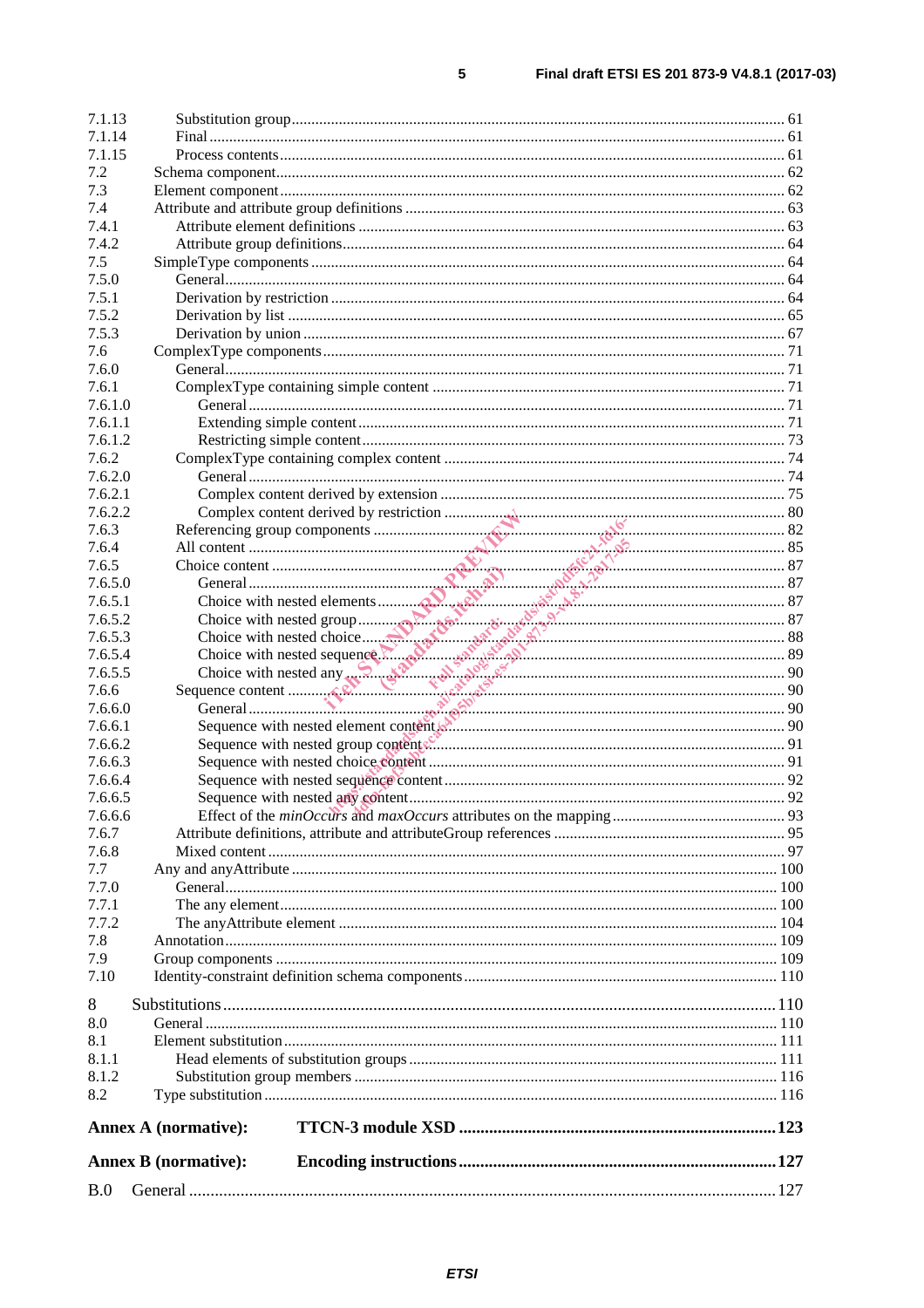| B.1           |                               |  |
|---------------|-------------------------------|--|
| B.2           |                               |  |
| B.2.1         |                               |  |
| <b>B.2.2</b>  |                               |  |
|               |                               |  |
| B.3           |                               |  |
| B.3.1         |                               |  |
| <b>B.3.2</b>  |                               |  |
| <b>B.3.3</b>  |                               |  |
| <b>B.3.4</b>  |                               |  |
| <b>B.3.5</b>  |                               |  |
| <b>B.3.6</b>  |                               |  |
| <b>B.3.7</b>  |                               |  |
| <b>B.3.8</b>  |                               |  |
| <b>B.3.9</b>  |                               |  |
| <b>B.3.10</b> |                               |  |
| <b>B.3.11</b> |                               |  |
| <b>B.3.12</b> |                               |  |
| <b>B.3.13</b> |                               |  |
| <b>B.3.14</b> |                               |  |
| <b>B.3.15</b> |                               |  |
| <b>B.3.16</b> |                               |  |
| <b>B.3.17</b> |                               |  |
| <b>B.3.18</b> |                               |  |
| B.3.19        |                               |  |
| <b>B.3.20</b> |                               |  |
|               |                               |  |
| <b>B.3.21</b> |                               |  |
| <b>B.3.22</b> |                               |  |
| <b>B.3.23</b> |                               |  |
| <b>B.3.24</b> |                               |  |
| <b>B.3.25</b> |                               |  |
| <b>B.3.26</b> |                               |  |
| <b>B.3.27</b> |                               |  |
| <b>B.3.28</b> |                               |  |
| B.3.29        |                               |  |
|               | <b>Annex C</b> (informative): |  |
|               |                               |  |
| C.0           |                               |  |
| C.1           | $\mathcal{L}$ $\mathcal{L}$   |  |
|               |                               |  |
| C.2           |                               |  |
| C.3           |                               |  |
|               | <b>Annex D</b> (informative): |  |
| D.1           |                               |  |
| D.2           |                               |  |
|               |                               |  |
| D.3           |                               |  |
|               | <b>Annex E</b> (informative): |  |
|               |                               |  |
|               |                               |  |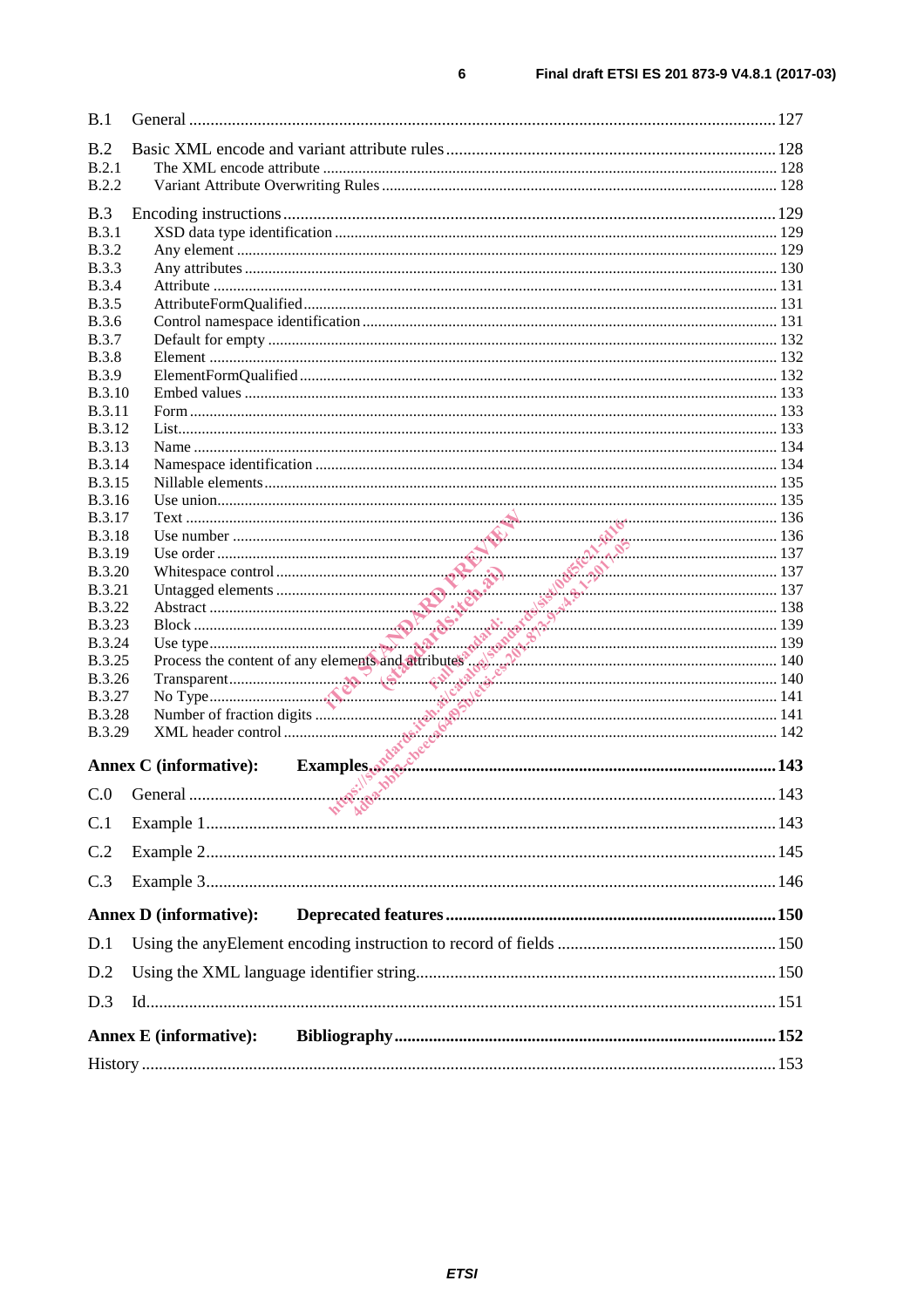### Intellectual Property Rights

IPRs essential or potentially essential to the present document may have been declared to ETSI. The information pertaining to these essential IPRs, if any, is publicly available for **ETSI members and non-members**, and can be found in ETSI SR 000 314: *"Intellectual Property Rights (IPRs); Essential, or potentially Essential, IPRs notified to ETSI in respect of ETSI standards"*, which is available from the ETSI Secretariat. Latest updates are available on the ETSI Web server (https://ipr.etsi.org/).

Pursuant to the ETSI IPR Policy, no investigation, including IPR searches, has been carried out by ETSI. No guarantee can be given as to the existence of other IPRs not referenced in ETSI SR 000 314 (or the updates on the ETSI Web server) which are, or may be, or may become, essential to the present document.

### Foreword

This final draft ETSI Standard (ES) has been produced by ETSI Technical Committee Methods for Testing and Specification (MTS), and is now submitted for the ETSI standards Membership Approval Procedure.

The present document is part 9 of a multi-part deliverable. Full details of the entire series can be found in part 1 [1].

### Modal verbs terminology

In the present document "**shall**", "**shall not**", "**should**", "**should not**", "**may**", "**need not**", "**will**", "**will not**", "**can**" and "**cannot**" are to be interpreted as described in clause 3.2 of the ETSI Drafting Rules (Verbal forms for the expression of provisions). Il not", "should", "should not", "may<br>ribed in clause 3.2 of the ETSI Drafting<br>wed in ETSI deliverables except when should", "should not"<br>clause 3.2 of the ETSI DIOGY<br>
I not", "should", "should not", "may", "heed not<br>
ibed in clause 3.2 of the ETSI Drafting Rules (Ver<br>
wed in ETSI deliverables except when used in dire<br>
wed in ETSI deliverables except when used in dire<br>
the standar 4do a-bbs 3.2 of the BTSI Drafting Rules (Ve in clause 3.2 of the BTSI Drafting Rules (Ve in clause 3.2 of the BTSI Drafting Rules (Ve in the State of the BTSI Drafting Rules (Ve in the State of the BTSI Drafting Rules (Ve

"**must**" and "**must not**" are **NOT** allowed in ETSI deliverables except when used in direct citation. Full state of condition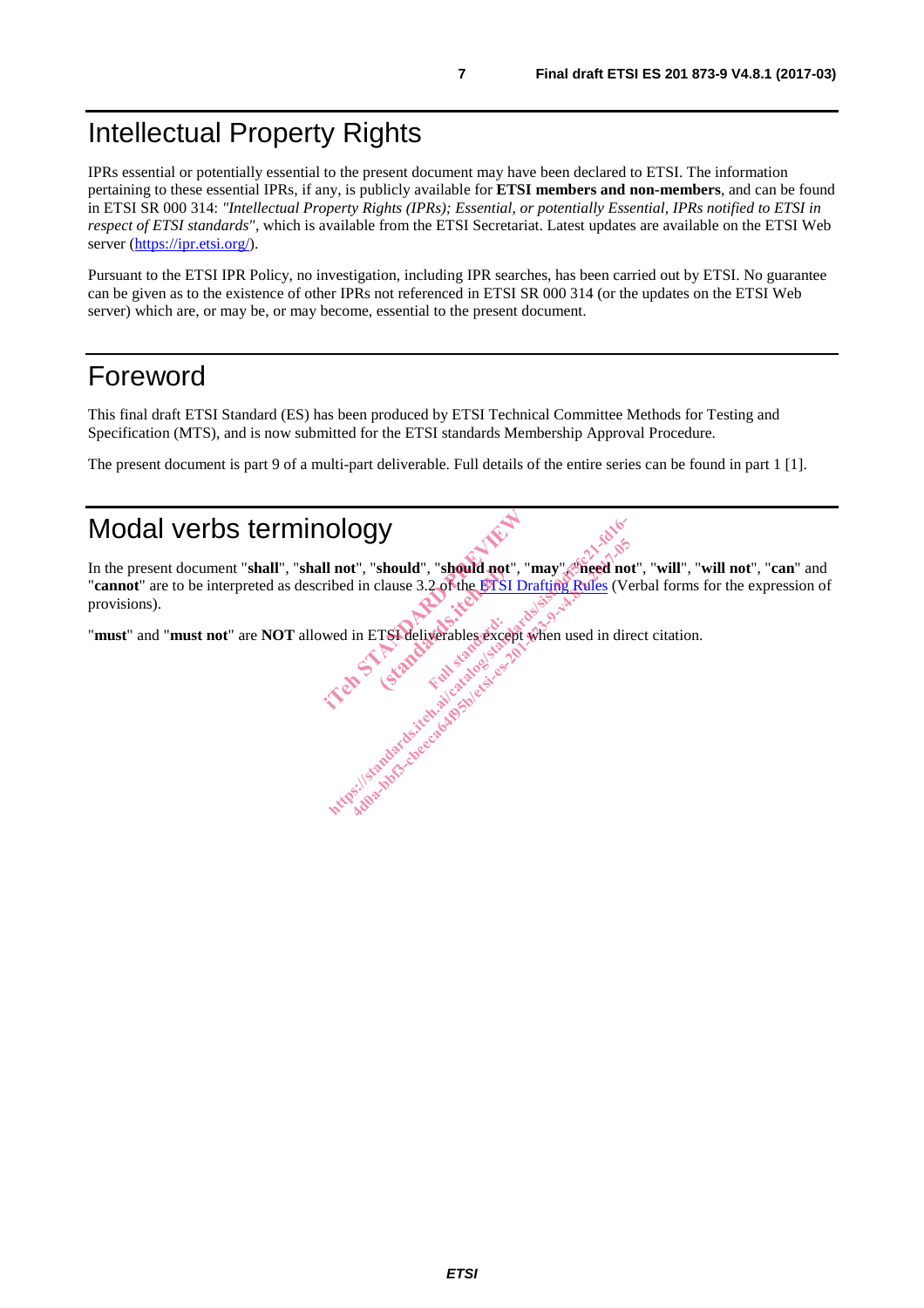### 1 Scope

The present document defines the mapping rules for W3C® XML Schema (as defined in [7] to [9]) to TTCN-3 as defined in ETSI ES 201 873-1 [1] to enable testing of XML-based systems, interfaces and protocols.

### 2 References

#### 2.1 Normative references

References are either specific (identified by date of publication and/or edition number or version number) or non-specific. For specific references, only the cited version applies. For non-specific references, the latest version of the referenced document (including any amendments) applies.

Referenced documents which are not found to be publicly available in the expected location might be found at https://docbox.etsi.org/Reference.

NOTE: While any hyperlinks included in this clause were valid at the time of publication, ETSI cannot guarantee their long term validity.

The following referenced documents are necessary for the application of the present document.

- [1] ETSI ES 201 873-1: "Methods for Testing and Specification (MTS); The Testing and Test Control Notation version 3; Part 1: TTCN-3 Core Language".
- [2] ETSI ES 201 873-7: "Methods for Testing and Specification (MTS); The Testing and Test Control Notation version 3; Part 7: Using ASN.1 with TTCN-3".
- [3] Recommendation ITU-T X.680: "Information technology Abstract Syntax Notation One  $(ASN.1)$ : Specification of basic notation". are necessary for the application of the<br>3-1: "Methods for Testing and Specific<br>13; Part 1: TTCN-3 Core Language".<br>3-7: "Methods for Testing and Specific<br>3. Part 7: Using ASN. I with TTCN-3<br>n ITU-T X-680. "Information tech (e. Prick)<br>thods for Testing and S.<br>7: Using ASN 1 with T.<br>8680. Theorem is the basic notation is Full with the http://web.com/monthlandards.ite/standards.iteh.ai/catalog 1-1: "Methods for Testing and Specification (MTS)<br>3; Part 1: TTCN-3 Core Language".<br>-7: "Methods for Testing and Specification (MTS)<br>3; Part 7: Using ASN.1 with TT Wethods for Testing and Specification (MTS<br>
Part 1: TTCN-3 Core Language".<br>
"Methods for Testing and Specification (MTS<br>
"art 7: Using ASN.1 with TTCN-3".<br>
U-T X-680. Information technology - Abstration of basic notation (
- [4] Recommendation ITU-T X.694: "Information technology ASN.1 encoding rules: Mapping W3C XML schema definitions into ASN.1<sup>®</sup>.
- [5] World Wide Web Consortium W3C Recommendation: "Extensible Markup Language (XML) 1.1".
- NOTE: Available at http://www.w3.org/TR/xml11.
- [6] World Wide Web Consortium W3C Recommendation (2006): "Namespaces in XML 1.0".
- NOTE: Available at http://www.w3.org/TR/REC-xml-names/.
- [7] World Wide Web Consortium W3C Recommendation (2004): "XML Schema Part 0: Primer".
- NOTE: Available at http://www.w3.org/TR/xmlschema-0.
- [8] World Wide Web Consortium W3C Recommendation (2004): "XML Schema Part 1: Structures".
- NOTE: Available at http://www.w3.org/TR/xmlschema-1.
- [9] World Wide Web Consortium W3C Recommendation (2004): "XML Schema Part 2: Datatypes".
- NOTE: Available at http://www.w3.org/TR/xmlschema-2.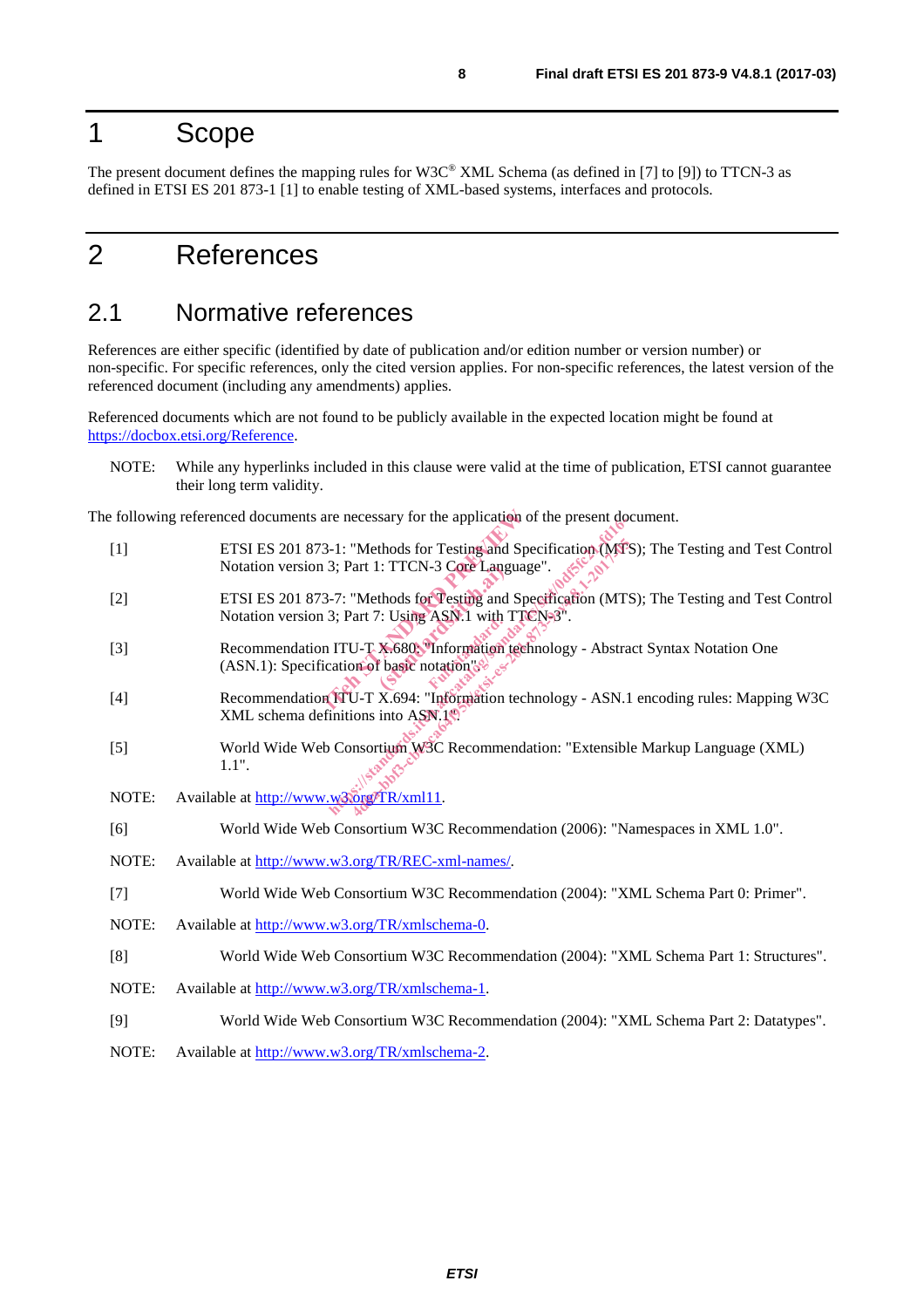### 2.2 Informative references

References are either specific (identified by date of publication and/or edition number or version number) or non-specific. For specific references, only the cited version applies. For non-specific references, the latest version of the referenced document (including any amendments) applies.

NOTE: While any hyperlinks included in this clause were valid at the time of publication, ETSI cannot guarantee their long term validity.

The following referenced documents are not necessary for the application of the present document but they assist the user with regard to a particular subject area.

- [i.1] World Wide Web Consortium W3C Recommendation: "SOAP version 1.2, Part 1: Messaging Framework".
- NOTE: Available at http://www.w3.org/TR/soap12.
- [i.2] ISO 8601 (2004): "Data elements and interchange formats Information interchange Representation of dates and times".
- [i.3] Void.
- [i.4] ISO/IEC 10646 (2012): "Information technology Universal Coded Character Set (UCS)".
- [i.5] ETSI ES 202 781: "Methods for Testing and Specification (MTS); The Testing and Test Control Notation version 3; TTCN-3 Language Extensions: Configuration and Deployment Support". 1: "Methods for Testing and Specifica<br>
13; TTCN-3 Language Extensions: Co<br>
2: "Methods for Testing and Specifica<br>
13; TTCN-3 Language Extensions: TT<br>
4: "Methods for Testing and Specifica<br>
13; TTCN-3 Language Extensions: A
- [i.6] ETSI ES 202 782: "Methods for Testing and Specification (MTS); The Testing and Test Control Notation version 3; TTCN-3 Language Extensions: TTCN-3 Performance and Real Time Testing". ods for Testing and Sp<br>
N-3 Language Extension<br>
ods for Testing and Sp<br>
N-3 Language Extension<br>
ods for Testing and Sp<br>
N-3 Language Extension THE PROVENTIES:<br>
THE PROVENTIES:<br>
THE PROVENTIES:<br>
THE PROVENTIES:<br>
THE PROVENTIES:<br>
THE PROVENTIES:<br>
THE PROVENTIES:<br>
THE PROVENTIES:<br>
THE PROVENTIES:<br>
THE PROVENTIES:<br>
THE PROVENTIES:<br>
THE PROVENTIES:<br>
THE PROVENTIES:<br>
T TCN-3 Language Extensions: Configuration<br>
Methods for Testing and Specification (MTS):<br>
TCN-3 Language Extensions: TTCN-3 Performation<br>
Methods for Testing and Specification (MTS):<br>
TCN-3 Language Extensions: Advanced Par<br>
- [i.7] ETSI ES 202 784: "Methods for Testing and Specification (MTS); The Testing and Test Control Notation version 3; TTCN-3 Language Extensions: Advanced Parameterization". [i.7] ETSI ES 202 784: "Methods for Testing and Specification (MTS); The Testing and Test Control<br>
Notation version 3; TTCN-3 Language Extensions: Advanced Parameterization".<br>
FISI ES 202 785: "Methods for Testing and Spec
- Notation version 3; TTCN-3 Language Extensions: Behaviour Types".
- [i.9] ETSI ES 202 786: "Methods for Testing and Specification (MTS); The Testing and Test Control Notation version 3; TTCN-3 Language Extensions: Support of interfaces with continuous signals".
- [i.10] ETSI ES 202 789: "Methods for Testing and Specification (MTS); The Testing and Test Control Notation version 3; TTCN-3 Language Extensions: Extended TRI".
- [i.11] ETSI ES 201 873-7: "Methods for Testing and Specification (MTS); The Testing and Test Control Notation version 3; Part 7: Using ASN.1 with TTCN-3".
- [i.12] ETSI ES 201 873-8: "Methods for Testing and Specification (MTS); The Testing and Test Control Notation version 3; Part 8: The IDL to TTCN-3 Mapping ".
- [i.13] ETSI ES 201 873-11: "Methods for Testing and Specification (MTS); The Testing and Test Control Notation version 3; Part 11: Using JSON with TTCN-3".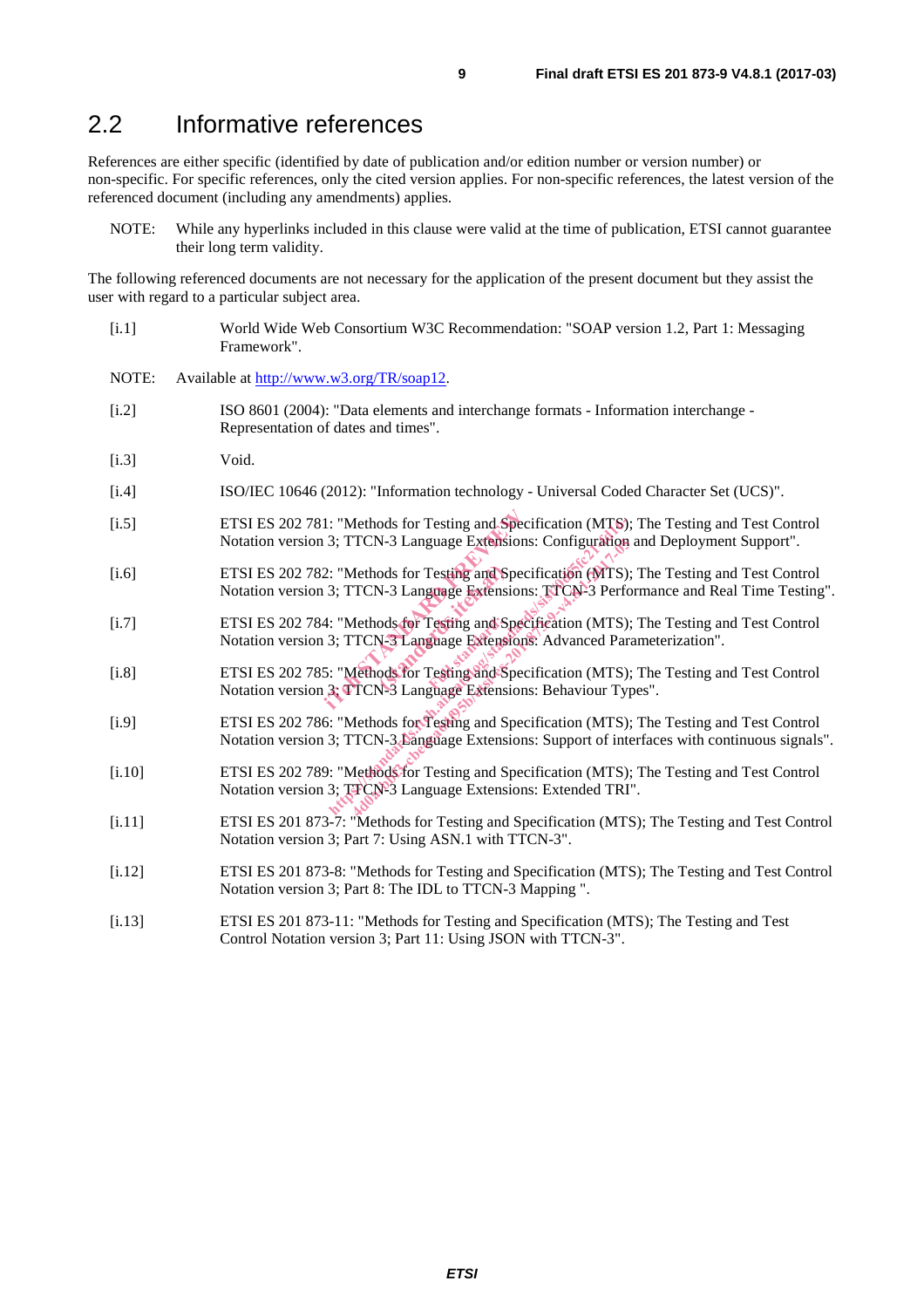# 3 Definitions and abbreviations

### 3.1 Definitions

For the purposes of the present document, the terms and definitions given in ETSI ES 201 873-1 [1], Recommendation ITU-T X.694 [4] and the following apply:

**alphabetical order:** way of sorting the XSD names based on the code positions of their characters according to ISO/IEC 10646 [i.4]

NOTE: During this sorting the group, plane, row and cell octets is considered, in this order. Names, starting with a character with a smaller code position take precedence Among the names with identical first character, names containing no more characters take precedence over all other names. Otherwise, names with the second character of smaller code position take precedence, etc. This algorithm is to be continued recursively until all names are sorted into a sequential order.

**schema component:** generic XSD term for the building blocks that comprise the abstract data model of the schema

NOTE: The primary components, which may (type definitions) or obliged to (element and attribute declarations) have names are as follows: simple type definitions, complex type definitions, attribute declarations and element declarations. The secondary components, which are obliged to have names, are as follows: attribute group definitions, identity-constraint definitions, model group definitions and notation declarations. Finally, the "helper" components provide small parts of other components; they are not independent of their context: annotations, model groups, particles, wildcards and attribute uses.

**schema document:** XML document containing a collection of schema components, assembled in a *schema* element information item

NOTE: The target namespace of the schema document may be defined (specified by the *targetNamespace* attribute of the *schema* element) or may be absent (identified by a missing *targetNamespace* attribute of the *schema* element). The latter case is handled in the present document as a particular case of the target namespace being defined. ins, identity-constraint definitions, model with the "helper" components provide small provide small provide small provide small containing a collection of schema component containing a collection of schema component for t g a collection of sehen<br>
ema document may be<br>
or may be absent (ide)<br>
case is handled in the p For the schema document spotted small parts of other<br>text: annotations, model groups, particles, wildcare<br>ontaining a collection of schema components, asset<br>the schema document may be defined (specified lement) or may be 4.45 components provide small pairs of schema<br>
2. annotations, model groups, particles, wildea<br>
ining a collection of schema components, ass<br>
schema document may be defined (specified<br>
ent) or may be absent (identified by

**target TTCN-3 module:** TTCN-3 module, generated during the conversion, to which the TTCN-3 definition produced by the translation of a given XSD declaration or definition is added

**XML Schema:** set of schema documents forming a complete specification (i.e. all definitions and references are completely defined)

NOTE: The set may be composed of one or more schema documents, and in the latter case identifying one or more target namespaces (including absence of the target namespace) and more than one schema documents of the set may have the same target namespace (including absence of the target namespace).

**xsi: attributes:** XML attribute stipulating the content of schema-instances (schema-valid XML documents)

- NOTE 1: XSD defines several attributes for direct use in any XML documents.
- NOTE 2: These attributes are in the namespace http://www.w3.org/2001/XMLSchema-instance. By convention these XML attributes are referred to by using the prefix "xsi: ", though in practice, any prefix can be used.

#### 3.2 Abbreviations

For the purposes of the present document, the following abbreviations apply:

| ASN.1       | <b>Abstract Syntax Notation One</b>         |
|-------------|---------------------------------------------|
| <b>DTD</b>  | Document Type Description                   |
| <b>SOAP</b> | Simple Object Access Protocol               |
| <b>SUT</b>  | <b>System Under Test</b>                    |
| TTCN-3      | Testing and Test Control Notation version 3 |
| <b>URI</b>  | Uniform Resource Identifier                 |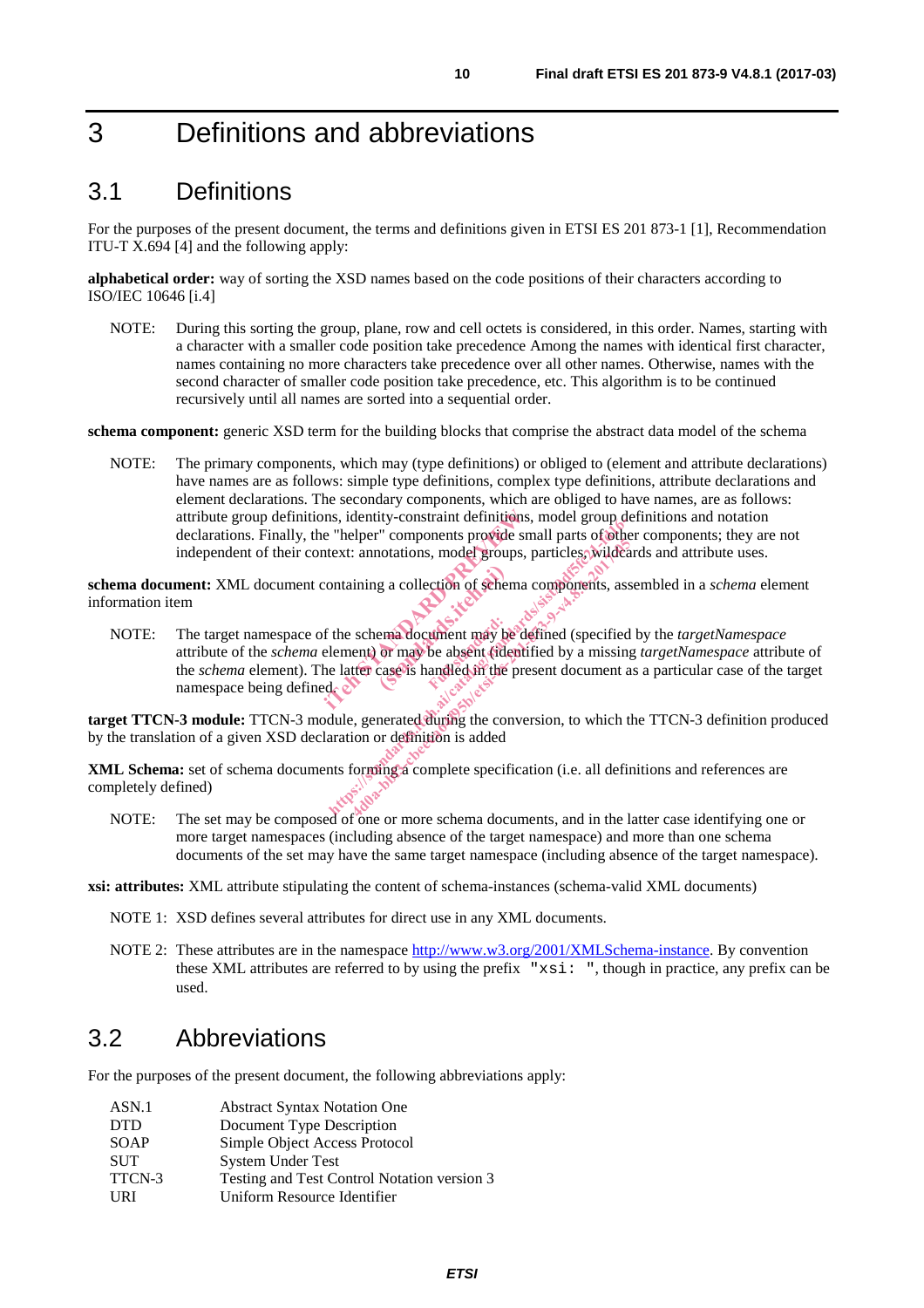| UTF-8             | Unicode Transformation Format-8 |
|-------------------|---------------------------------|
| $W3C^{\circledR}$ | World Wide Web Consortium       |
| XML               | eXtensible Markup Language      |
| <b>XSD</b>        | XML Schema Definition           |
|                   |                                 |

### 4 Introduction

An increasing number of distributed applications use the XML format to exchange data for various purposes like data bases queries or updates or event telecommunications operations such as provisioning. All of these data exchanges follow very precise rules for data format description in the form of Document Type Description (DTD) [5] and [6] or more recently the proposed XML Schemas [7], [5] and [9]. There are even some XML based communication protocols like SOAP [i.1] that are based on XML Schemas. Like any other communication-based systems, components and protocols, XML based systems, components and protocols are candidates for testing using TTCN-3 [1]. Consequently, there is a need for establishing a mapping between XML data description techniques like DTD or Schemas to TTCN-3 standard data types.

The core language of TTCN-3 is defined in ETSI ES 201 873-1 [1] and provides a full text-based syntax, static semantics and operational semantics as well as a definition for the use of the language with ASN.1 in ETSI ES 201 873-7 [i.11]. The XML mapping provides a definition for the use of the core language with XML Schema structures and types, enabling integration of XML data with the language as shown in figure 1.



**Figure 1: User's view of the core language and the various presentation formats** 

For compatibility reasons, it was the purpose of the present document that the TTCN-3 code obtained from the XML Schema using the explicit mapping will be the same as the TTCN-3 code obtained from first converting the XML Schema using Recommendation ITU-T X.694 [4] into ASN.1 [3] and then converting the resulting ASN.1 code into TTCN-3 according to ETSI ES 201 873-7 [i.11]. However, due to the specifics of testing, in a few cases the present document will produce a superset or different constructs of what Recommendation ITU-T X.694 [4] would produce. For example, according to Recommendation ITU-T X.694 [4], abstract elements are omitted when converting the head element of a substitution group, while the present document includes also the abstract elements into the resulted **union** type, thus allowing provoking the SUT with incorrect data.

## 5 Mapping XML Schemas

### 5.0 Approach

There are two approaches to the integration of XML Schema and TTCN-3, which will be referred to as implicit and explicit mapping. The implicit mapping makes use of the import mechanism of TTCN-3, denoted by the keywords *language* and *import*. It facilitates the immediate use of data specified in other languages. Therefore, the definition of a specific data interface for each of these languages is required. The explicit mapping translates XML Schema definitions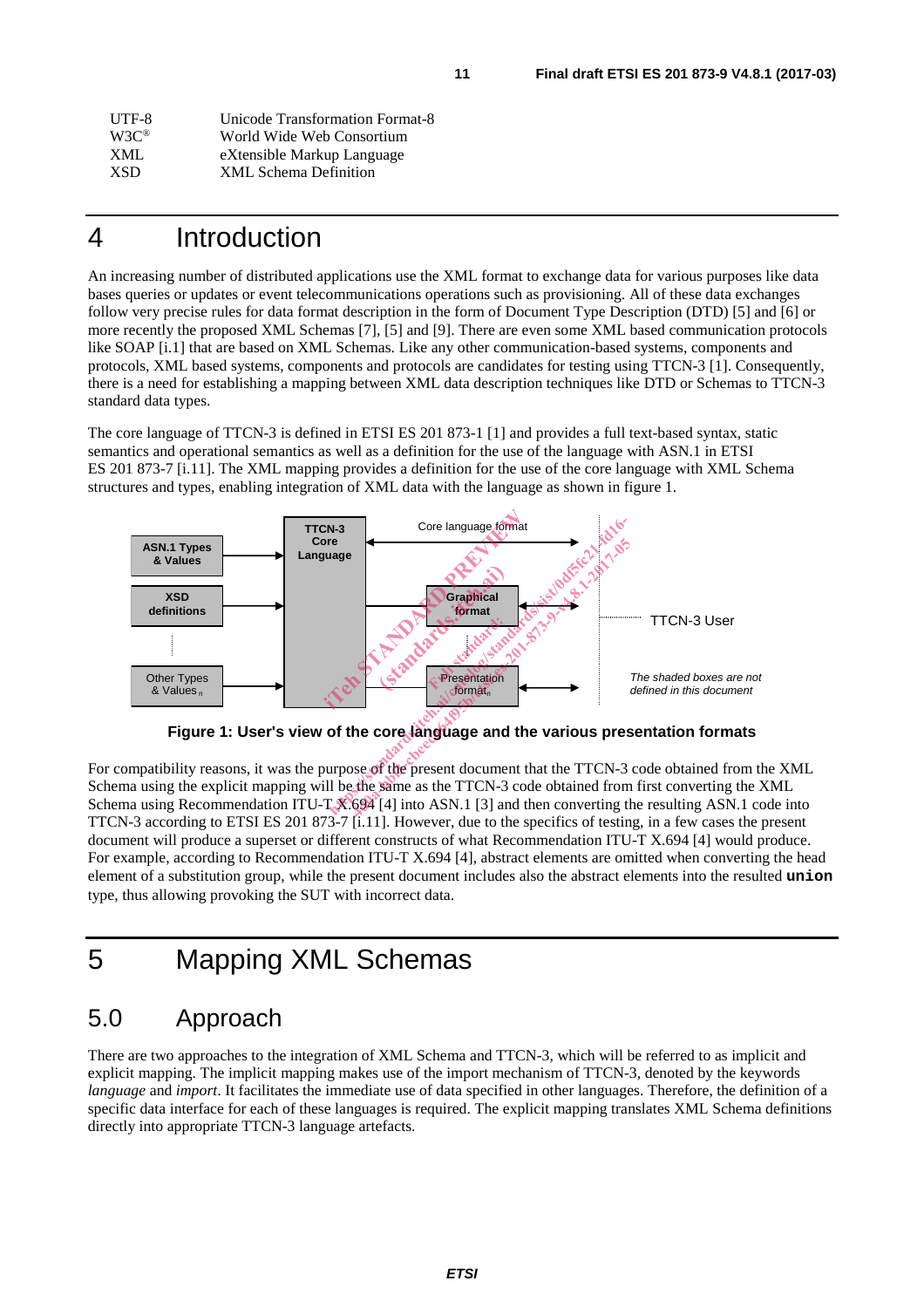In case of an implicit mapping an internal representation shall be produced from the XML Schema, which representation shall retain all the structural and encoding information. This internal representation is typically not accessible by the user. To make the internal representations related to a given target namespace referenceable in a TTCN-3 module, the module shall explicitly import the target namespace, using its TTCN-3 name equivalent resulting from applying clause 5.2.2 to the namespace. The TTCN-3 import statement shall use the language identifier string specified below. TTCN-3 data types described in clause 6 (equivalents to built-in XSD types), in case of an implicit conversion, are internal to the tool and can be referenced in TTCN-3 modules importing any target namespaces of an XSD document explicitly. These types can be also referenced in TTCN-3 modules that explicitly import the XSD module (see annex A). In this case, the import clause refers to the tool's internal representation of the XSD data types and not to an existing module. When importing from an XSD Schema using implicit mapping, the following language identifier string shall be used:

• "XSD".

For explicit mapping, the information present in the XML Schema shall be mapped into accessible TTCN-3 code and - the XML structural information which does not have its correspondent in TTCN-3 code - into accessible encoding instructions. In case of an explicit conversion the TTCN-3 data types described in clause 6 (equivalents to built-in XSD types) are not visible in TTCN-3 by default, the user shall import the XSD module (see annex A) explicitly, in addition to the TTCN-3 modules resulted from the conversion. When importing TTCN-3 modules generated by explicit conversion, the use of the "XSD" language clause is optional, but if used, the imported TTCN-3 module shall be appended with one of the XML encode attributes, specified in clause B.2.

The mapping shall start on a set of valid XSD *schema*-s and shall result in a set of valid TTCN-3 modules.

All XSD definitions are **public** by default (see clause 8.2.3 of ETSI ES 201 873-1 [1]).

The examples of the present document are written in the assumption of explicit mapping, although the difference is mainly in accessibility and visibility of generated TTCN-3 code and encoding instruction set.

The present document is structured in three distinct parts:

- Clause 6 "Built-in data types" defines the TTCN-3 mapping for all basic XSD data types like strings (see clause 6.2), integers (see clause 6.3), floats (see clause 6.4), etc. and facets (see clause 6.1) that allow for a simple modification of types by restriction of their properties (e.g. restricting the length of a string or the range of an integer). default (see clause 8.2.3 of ETSI ES 20<br>
it are written in the assumption of expl<br>
if generated TTCN-3 code and encodit<br>
three distinct parts:<br>
"<br>
defines the TTCN-3 mapping for all<br>
" defines the TTCN-3 mapping for all<br>
u (ten in the assumption<br>
ted TTCN-3 code and<br>
tinct parts:<br>
the TTCN-3 mapping<br>
floats (see clause 6.4),<br>
ction of their properties Example 1 and accelerate the control of the standards.<br>
Figure written in the assumption of explicit mapping<br>
igenerated TTCN 3 code and encoding instruction<br>
three distinct parts:<br>  $\frac{1}{2}$  and  $\frac{1}{2}$  and  $\frac{1}{2}$  a written in the assumption of explicit mapping<br>nerated TTCN-3-code and encoding instruction<br>e distinct parts:<br>example is a reaction of the TTCN-3 mapping for all basic XSD<br>fines the TTCN-3 mapping for all basic XSD<br>sestrict
- Clause 7 "Mapping XSD components" covers the translation of more complex structures that are formed using the components shown in table 1 and a set of XSD attributes (see clause 7.1) which allow for modification of constraints of the resulting types.
- Clause 8 "Substitution" covers the translation of more XSD elements and types that may be substituted for other XSD elements or types respectively in instance documents.

| <b>Element</b>      | Defines tags that can appear in a conforming XML document.                            |
|---------------------|---------------------------------------------------------------------------------------|
| attribute           | Defines attributes for element tags in a conforming XML document.                     |
| simpleType          | Defines the simplest types. They may be a built-in type, a list or choice of built-in |
|                     | types and they are not allowed to have attributes.                                    |
| complexType         | Defines types that are allowed to be composed, e.g. have attributes and an            |
|                     | internal structure.                                                                   |
| named model group   | Defines a named group of elements.                                                    |
| attribute group     | Defines a group of attributes that can be used as a whole in definitions of           |
|                     | complexTypes.                                                                         |
| identity constraint | Defines that a component has to exhibit certain properties in regard to               |
|                     | uniqueness and referencing.                                                           |

#### **Table 1: Overview of XSD constructs**